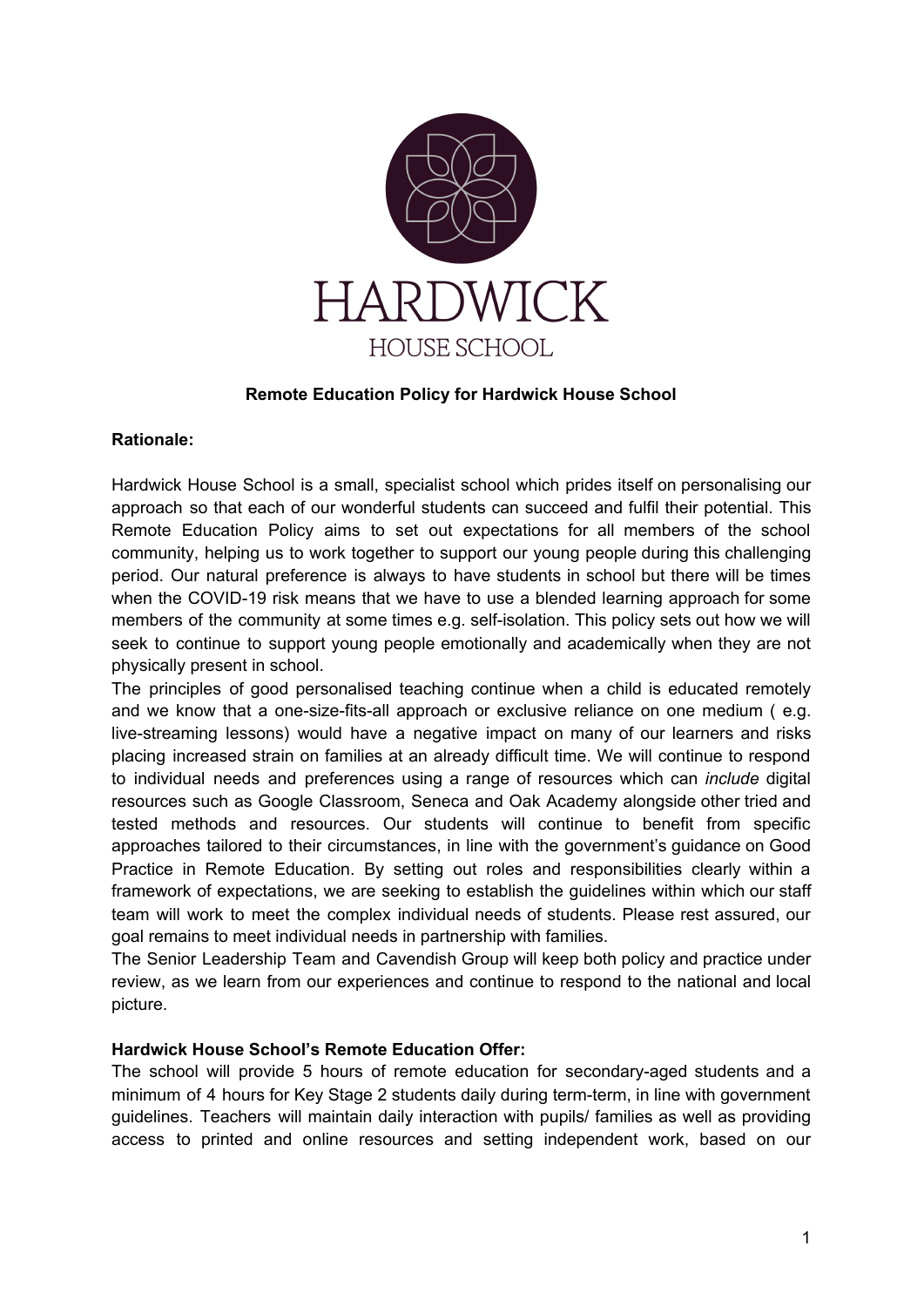assessment of students' learning needs. Therapists will also continue to offer weekly contact in line with their timetabled sessions.

The school will continue to ensure that:

- Staff have access to digital resources to support learning including Seneca and Google-Classroom.
- Students have login details for any online resources they are asked to use to support their learning.
- There are sufficient IT resources for staff to use safely at work or from home (e.g. if they are self-isolating).
- The school provides digital devices on a temporary basis to support young people who are being educated remotely and posts hard-copies of work packs and learning support materials.
- We seek to have daily contact with families even if the young person is not able to engage directly by phone or email.

# **Teachers**

Teachers will be available during their normal working hours, whether they are working in school or from home; they should not be in contact with students or families outside of these hours. If working from home, teachers will follow the school's dress code and make sure that the room they are using is quiet and minimises distraction when delivering online e.g. they may use a selected background from Google Classroom.

If a teacher is unavailable for work, they will follow the normal sickness and absence reporting procedures and alternative cover arrangements will be put in place.

Teachers are responsible for:

- Maintaining rapport and relationship with the students, helping them to maintain their belief that they are a valued part of the school/class community and to know that they are being held in mind even when they are not physically attending school
- Planning and teaching lessons which meet the needs of the students in their class.
- Setting work which reflects the school's curriculum offer, with appropriate levels of differentiation to support students' needs.
- Consulting with Subject or Key Stage Leads if in their professional judgement, a particular lesson or sequence of lessons should be postponed until face to face learning can resume (and identifying what will be taught instead).
- Reminding students as appropriate of strategies they can use to help them to self-regulate.
- Continuing to apply the principles of good teaching and learning, including opportunities for regular retrieval practice and providing worked examples and modelling to support learning.
- Reflecting with colleagues on the sequence of learning and whether some aspects will need to be revisited or delayed until face-to-face teaching resumes.
- Alerting colleagues to suitable resources they can use to enhance remote education and reduce workload.
- Managing allocated Teaching Assistants to provide additional support and guidance for students.
- Providing verbal feedback and marking written work in line with the school's policy so that students know what they have done well and what they need to do next in order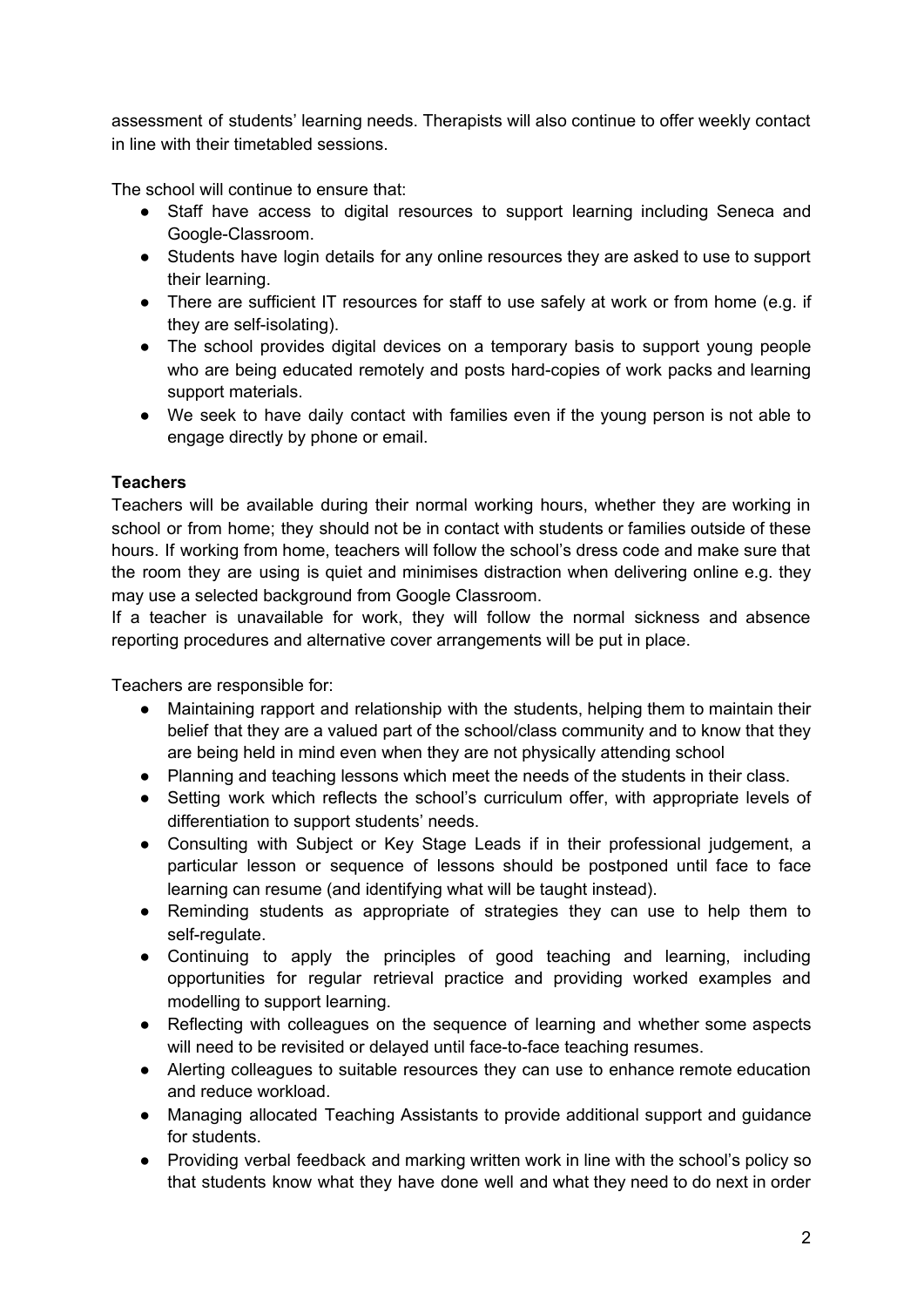to progress. Written work submitted by students who are remotely educated will be acknowledged within 24 hours; teachers are not expected to communicate with pupils outside of working hours.

● Alerting the Safeguarding team of any concerns they have about students' welfare and attendance/engagement, in line with the school's Safeguarding Policy.

## **Teaching Assistants:**

Teaching Assistants will be available during their normal working hours, whether they are working in school or from home; they should not be in contact with students or families outside of these hours. If working from home, staff will follow the school's dress code and make sure that the room they are using is quiet and minimises distraction e.g. they may use a selected background from Google Classroom.

If they are unavailable for work, they will follow the normal sickness and absence reporting procedures and alternative cover arrangements will be put in place where possible.

When assisting with remote education, Teaching Assistants are responsible for:

- Supporting the teacher and students to engage, learn and progress.
- Maintaining rapport and relationship with the students, especially when they are struggling emotionally to engage with remote education.
- Providing additional 1:1 support with set work e.g. watching a recorded video clip in chunks with the student, checking for understanding and then supporting them to apply this learning in the work set by the teacher.
- Reminding students of ways they can self-regulate and supporting them to take a break when needed before returning to learning.
- Alerting the Safeguarding team of any concerns they have about students' welfare and attendance/engagement, in line with the school's Safeguarding Policy.
- Reflecting with colleagues on the sequence of learning and whether some aspects will need to be revisited or delayed until face-to-face teaching resumes.
- Alerting colleagues to suitable resources they can use to enhance remote education and reduce workload.

## **Senior Leadership Team**

Alongside their existing responsibilities, when the school is having to provide remote education, Senior Leaders are also responsible for:

- Coordinating and evaluating the remote education provision.
- Ensuring that staff and students who are working remotely have access to suitable devices to support online learning when necessary.
- Monitoring the security of remote learning systems, including data protection and safeguarding considerations.
- Ensuring that the school continues to provide additional support e.g. checking that. students are safe and well during periods of remote education and providing meal vouchers.
- Continuing to implement the school's safeguarding policy for students who are not physically attending school, working in partnership with families and other agencies.

## **Therapy Provision**

Our therapists are continuing with their normal schedule, and will see students either for sessions within school or for those on remote learning, a virtual meeting will be offered. We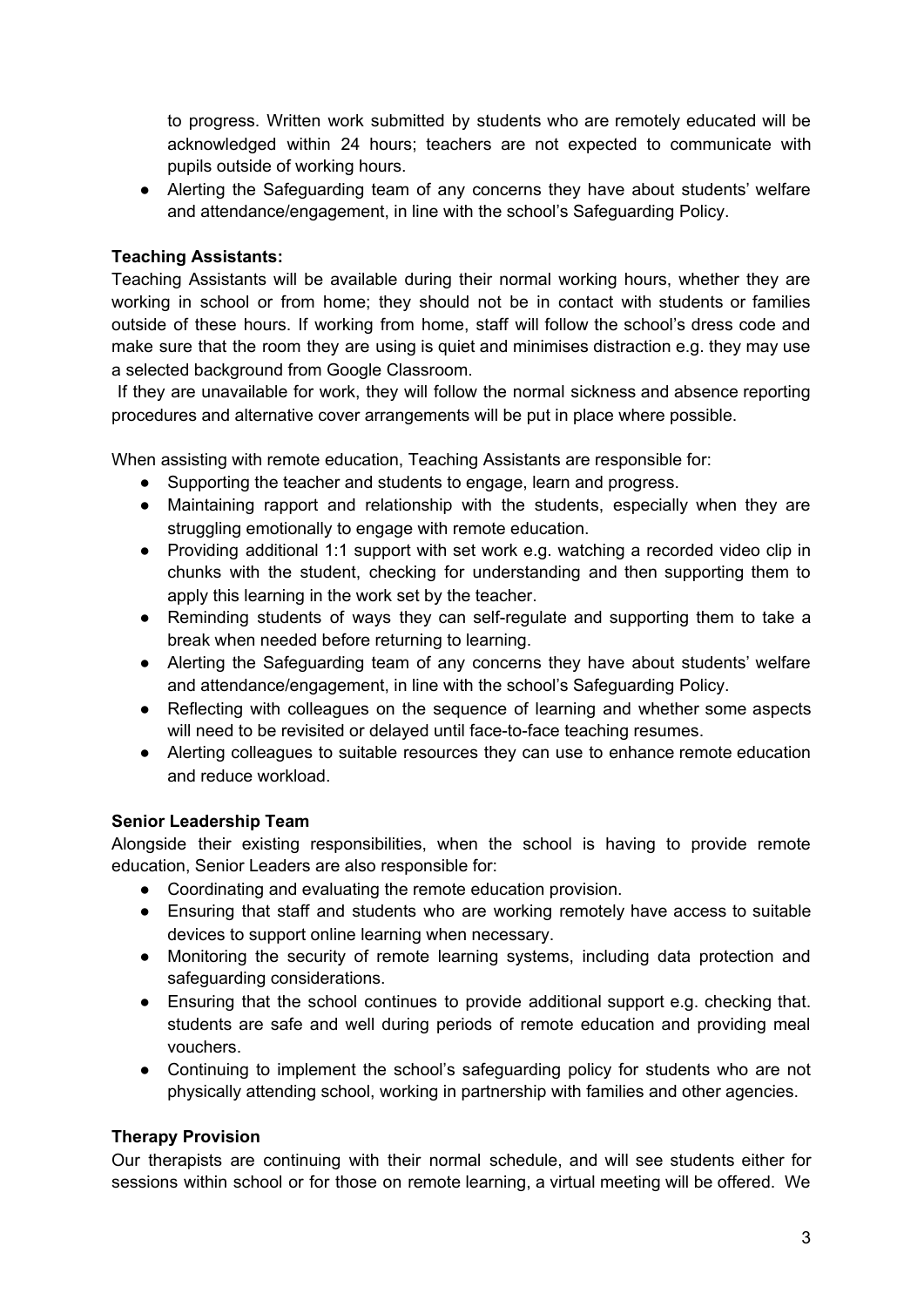recognise that it is hard for many students to access therapy effectively across a digital divide, therefore alternative methods may be used. E.g. the OT will advise on sensory strategies that can be used at home and will also use their non-contact time to develop and share resources and advice with colleagues and families.

### **Students**

We expect students who are remotely educated to:

- Engage with their familiar staff on a daily basis and complete work that is set.
- Take breaks and use strategies that help them to feel calm and safe.
- Ask for help or tell us what they find difficult

### **Parents and carers**

We recognise that having children at home places an additional strain on parents and carers and that many people are managing the competing demands of work plus providing support and care for other children and dependent people in the home.

We are *not* expecting parents to become teachers but are outlining below some ways in which you can support your child with remote education.

- Maintain the regular daily routine as much as possible e.g. that students are awake and ready to engage with remote education activities in line with their usual timetable. This will help them re-adapt when they are able to return to onsite education.
- If your child is unwell, communicate this to the school using the normal procedures and phone numbers.
- Show interest in and support for what they do achieve, whilst also acknowledging that remote education can be harder for some people.
- Contact the school's leadership team or their teacher if you are worried about your child's safety or wellbeing.
- Advocating for your child if particular resources or media are not supportive to your child's learning and progress. We recognise that some students will really enjoy watching an expert or an unfamiliar teacher on Oak Academy but that others may find this challenging to the extent that it creates barriers to their engagement. We are all learning and will respond to feedback that is given respectfully and in the best interests of young people.

If you need additional resources e.g. writing and drawing materials, please tell us. We want to work with you to support your child during these difficult times rather than add to the pressure you experience.

Likewise, if as parents or carers, you have concerns or complaints about the quality of remote education, please raise these with the Senior Leadership Team in the first instance.

## **Cavendish Executive Team:**

As part of their ongoing governance responsibilities, the Executive Team will monitor the quality and compliance of the school's remote education provision. They will continue to support schools with appropriate levels of resource e.g. IT equipment.

They will also continue to support the schools to implement the testing procedures and other COVID-19 risk management strategies to minimise the risk to staff and students, with a view to students being able to access as much onsite education as possible this year.